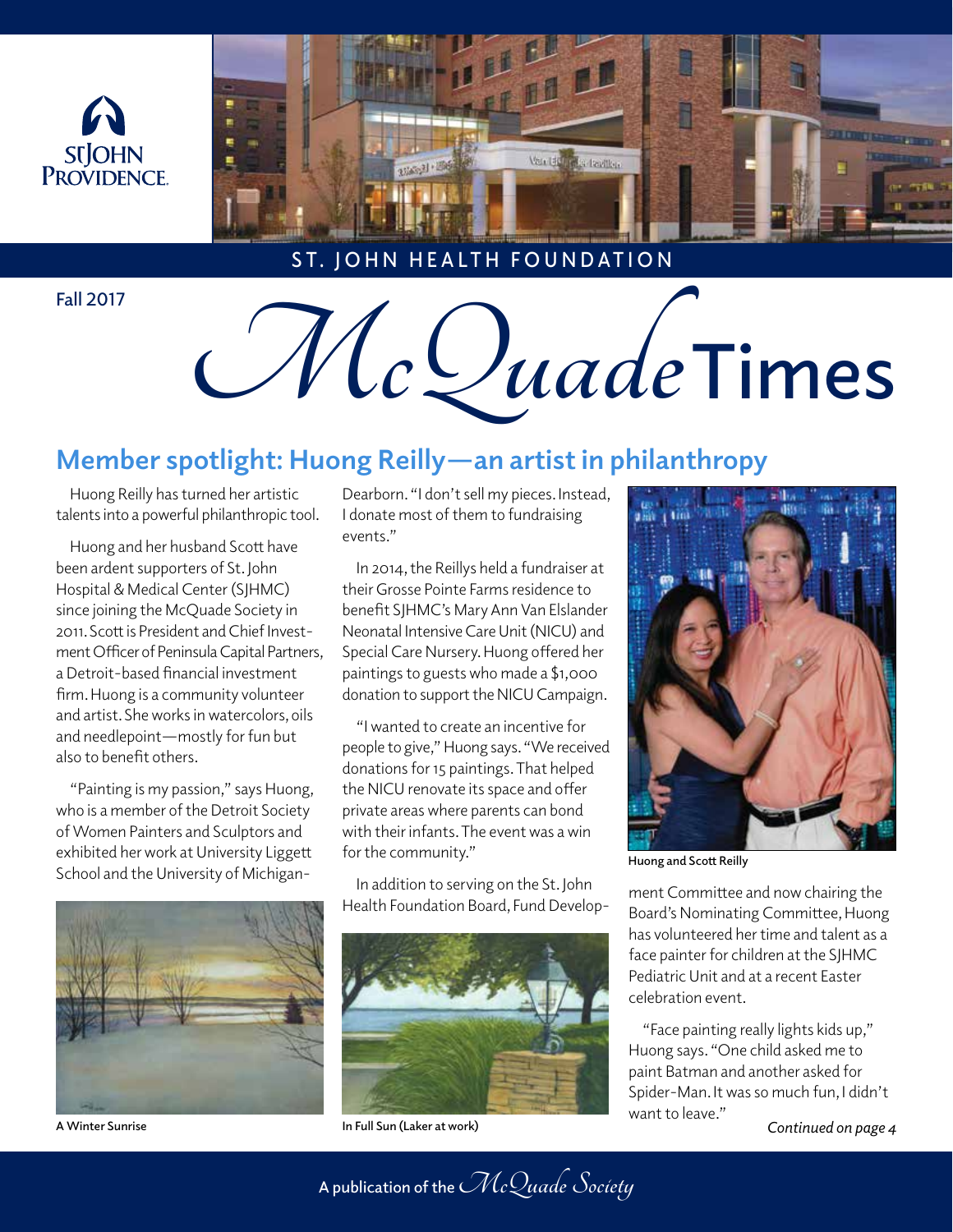

#### **Annual event honors, updates McQuade Society members**

The McQuade Society reception gave St. John Hospital & Medical Center leaders the chance to pay tribute to you—our most loyal supporters. The McQuade members in attendance on Sept. 21 at the Country Club of Detroit mingled and enjoyed cocktails, hors d'oeuvres and dinner.

Bob Hoban, SJHMC President, and Kevin Grady, MD, Chief Medical Officer, provided updates on the latest advancements at the hospital:

- The \$4 million fundraising campaign for the Cracchiolo Family Birthing Center has been completed with help from many of you. Renovations began in July; the center is expected to be completed next summer.
- The Trauma Unit on 2 East was renovated earlier this year. The newly created meeting space at the end of the hall will be named for Dr. Joseph Buck, Director, Trauma and Surgical Critical Care, for his generous gift. Proceeds from the Flew Shot Sporting Clay Invitational will also benefit the project.
- Thanks to the generosity of Mary Wilson and the Ralph C. Wilson Jr. Foundation, the Wilson Center: Senior Resources for Independent Living opened in Grosse Pointe.
- With Gretchen Valade's generosity, the new Electrophysiology Lab opened this year.
- The gardens outside Boll Professional Building One were renovated, and the lower level café was enhanced with the addition of freshly made sushi, greatly satisfying staff and visitors.
- THE GUILD Coffee Shop will be expanded and relocated to provide more seating and enhance the patient and visitor experience.
- The Anthony L. Soave Mobile Mammography and Health Screening Center and the St. John Providence Heart and Vascular Mobile Screening Center are helping provide diagnostic care to more patients.
- The hospital is pursuing Magnet Status for Nursing, recognition for hospitals with superior nursing processes and quality patient care.







**Sue and Bill Vititoe Kris Mestdagh and Huong Reilly Jennie and Bill Chope with Bill and Peggy Clark**



**Michael Cytacki, Sally Cytacki, Alicia Krall and Walt Cytacki (Seated) Melissa DeMars, Phyllis DeMars and Linda Mackool;** 



**(standing) Gregory DeMars and Greg DeMars**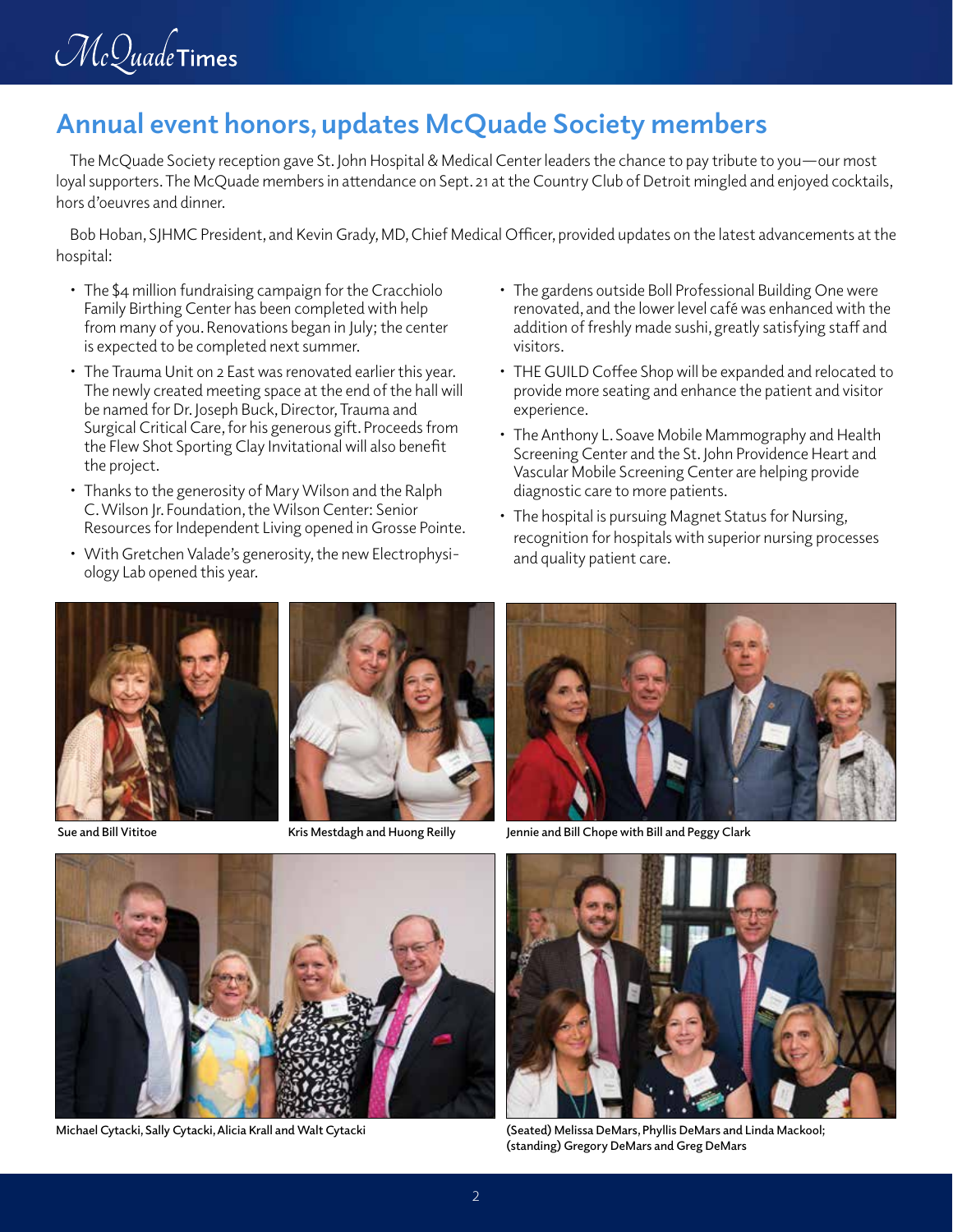# $\mathcal{M}\scriptstyle c\mathcal{Q}$ uade Times





**Ann Garberding, Maureen McCabe and Melodie Scherer**

**Anthony Kallabat, Jeff Littmann and Pete Cracchiolo**



**Mary Wilson, Beth Carter, Renee Peck and Cynthia Littmann Thomas and JoAnn Miller**





 **Bob Hoban speaking to the guests**

## **New member spotlight**

John and Alicia Nicholson joined the McQuade Society last year after John became Chair of the St. John Health Foundation Board. With two active young children, the couple thought it would be useful to have access to the membership services and someone who could help navigate their healthcare needs around the clock. The Nicholsons named a birthing suite in the Cracchiolo Family Birthing Center with their generous gift. In addition, John recruited his three brothers and their wives to join the McQuade Society, and he highly recommends this service to others in the community.



**Alicia and John Nicholson with their sons Alex and Gregory**

# **New McQuade Society members**

Please welcome the following new members to the McQuade Society. They joined our exclusive group of loyal benefactors between Oct. 1, 2016, and Sept. 14, 2017.

Dr. and Mrs. John T. Adams Mr. Joseph A. Bartush Mrs. Susan Bartush-Cugliari Mr. and Mrs. Michael C. Bolton Mr. and Mrs. Michael Bracket Dr. Melinda L. Karam Campion and Mr. William Campion Mr. and Mrs. William P. Clark Drs. Bernard and Francquois Degnan Mr. and Mrs. Rick DeNardis

- Dr. Bruce A. Jones and Dr. M. Michelle Pierron Dr. Herman Kado Mr. and Mrs. Thomas Miller David and Kristin Nicholson Jim and Mary Beth Nicholson John and Alicia Nicholson Stephanie and Tim Nicholson
- Dr. and Mrs. Deepak G. Patel Mr. and Mrs. Raymond Pitera Mr. and Mrs. Philip Taravella Michael and Laura Timmis Mr. Joseph Vallee Ms. Anne Van Ash Mr. and Mrs. William P. Vititoe